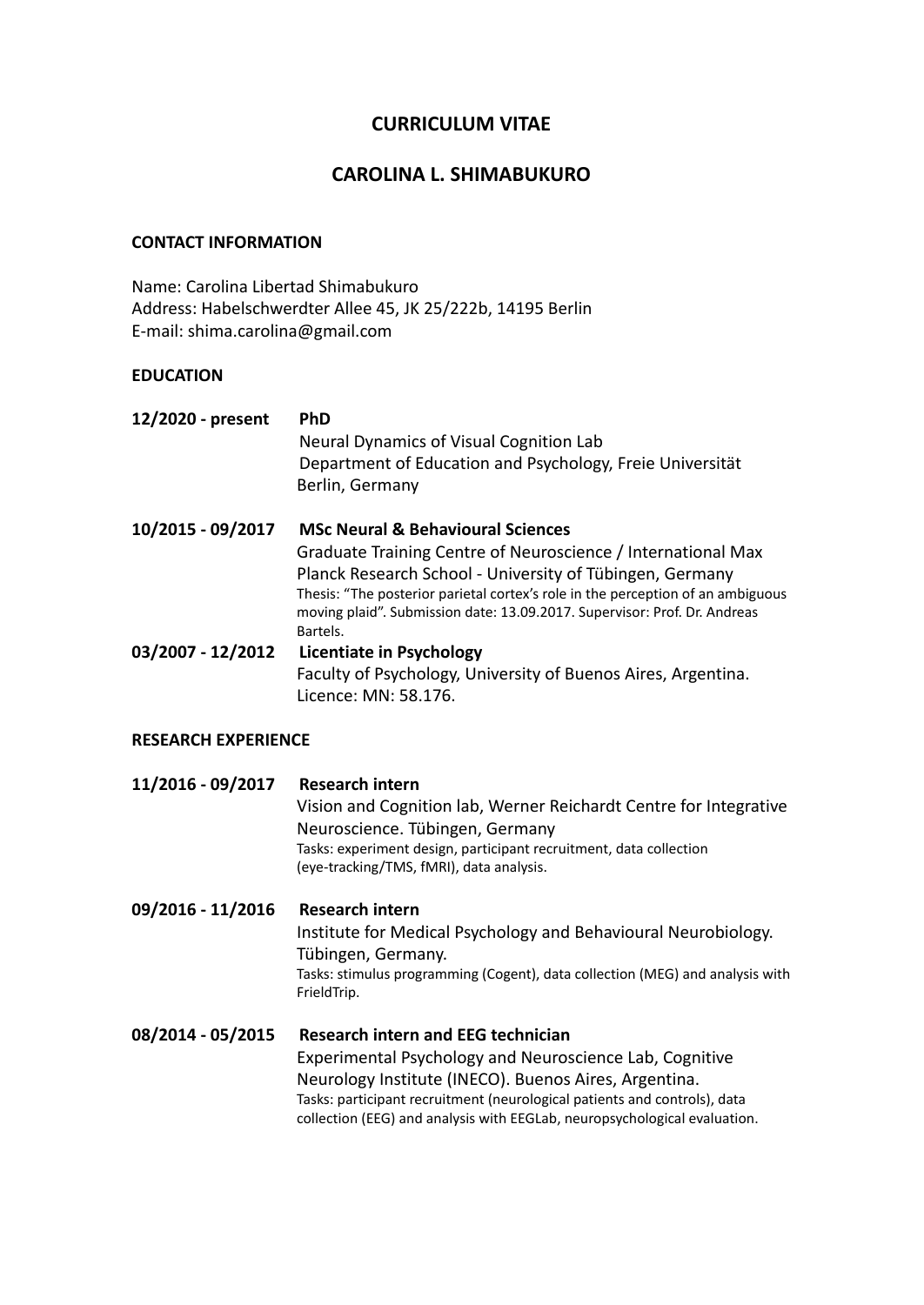| 09/2014 - 03/2015 | Summer research assistant (collaboration)<br>Social and Evolutionary Neuroscience Research Group.<br>Department of Experimental Psychology, University of Oxford,<br>United Kingdom.<br>Task: data collection in Buenos Aires, Argentina.                                                  |
|-------------------|--------------------------------------------------------------------------------------------------------------------------------------------------------------------------------------------------------------------------------------------------------------------------------------------|
| 07/2012 - 12/2013 | <b>Research intern</b><br>Canids Behaviour Research Group at Experimental and Applied<br>Psychology Lab (IDIM-CONICET). Buenos Aires, Argentina.<br>Tasks: experiment design, participant recruitment, field work organisation,<br>data collection and analysis, conference presentations. |

### **TEACHING EXPERIENCE**

| 12/2020           | Data analysis in Python with Google Colab<br>4-hour online workshop for beginners as part of CLACIP 2020.                                                                            |
|-------------------|--------------------------------------------------------------------------------------------------------------------------------------------------------------------------------------|
| 09/2018 - 12/2020 | <b>Teaching assistant</b><br>Research Practice: Psychophysiological Methods, Faculty of<br>Psychology, University of Buenos Aires, Argentina.<br>Tasks: teaching, tutoring, grading. |
| 03/2012 - 05/2015 | <b>Teaching assistant</b><br>Neurophysiology, Faculty of Psychology, University of Buenos<br>Aires, Argentina.<br>Tasks: grading, tutorial organisation and teaching.                |

## **PUBLICATIONS**

**Shimabukuro, C.**; Putrino, N.; Helbling, J.; Tognetti, S. & Bentosela, M. Individual differences in social and non-social behaviors in domestic dogs (Canis familiaris) during the acquisition, extinction and reacquisition of a problem solving task (2015). Behavioural Processes <http://dx.doi.org/10.1016/j.beproc.2015.02.002>

Carballo, F.; Freidin, E.; Putrino, N.; **Shimabukuro, C.**; Casanave, E. & Bentosela, M. Dog's discrimination of human selfish and generous attitudes. The role of individual recognition, experience, and experimenters' gender (2015). PLoS ONE 10(2): e0116314. doi:10.1371/journal.pone.0116314

## **EXTRACURRICULAR ACTIVITIES**

| Organisation                                                                                                                |
|-----------------------------------------------------------------------------------------------------------------------------|
| 4° Latin American Congress for the Advancement of                                                                           |
| Psychological Science (CLACIP). Buenos Aires, Argentina                                                                     |
| (online).                                                                                                                   |
| Coordinator                                                                                                                 |
| Psychological Media Observatory section from the Department<br>of Public Interest at the Association for the Advancement of |
|                                                                                                                             |